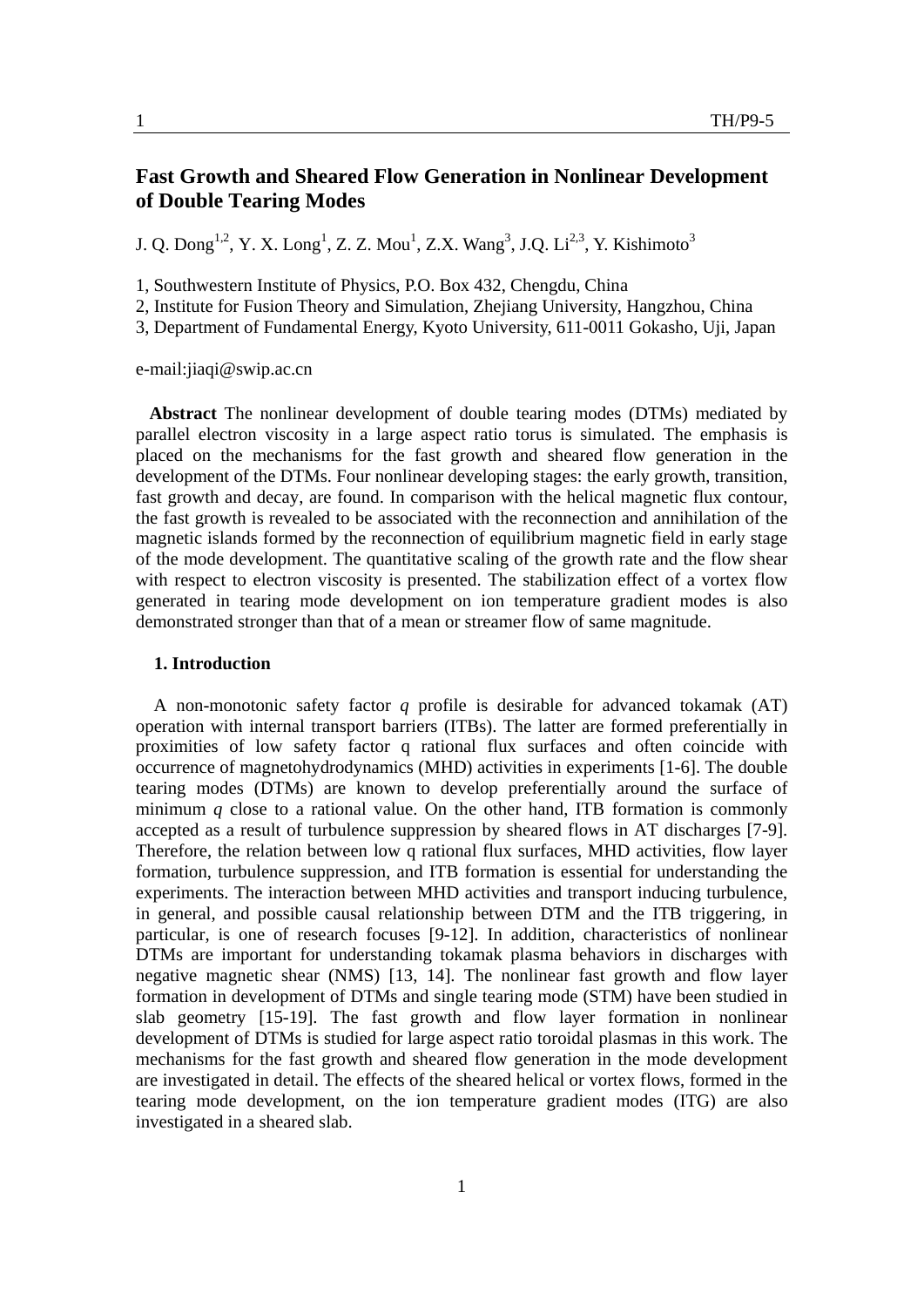#### **2. Physics model and basic equations**

We consider a large aspect ratio torus with a major radius  $R_0$  and minor radius  $a$ . A cylindrical coordinate  $(r, \theta, \varphi)$  is employed. The magnetic field and plasma velocity are expressed in terms of two scalar potentials: the poloidal flux function  $\psi(r, \theta, \varphi)$ ,

$$
\vec{B} = B_0 \vec{\varphi} - \nabla \psi \times \vec{\varphi}, \tag{1}
$$

and the stream function  $\phi(r, \theta, \varphi)$ ,

$$
\vec{V} = v_0 \vec{\varphi} + \nabla \phi \times \vec{\varphi} \,. \tag{2}
$$

With electron viscosity included, the Ohm's law becomes

$$
\vec{E} = \eta \vec{j} - \frac{1}{c} \vec{v} \times \vec{B} - \frac{m_e \mu_e}{n_e e^2} \nabla^4 \vec{j}.
$$
 (3)

Using Faraday's law and Eq.(1), it is straightforward to get

$$
\frac{\partial \psi}{\partial t} = -\vec{v} \cdot \nabla \psi + \frac{\eta c^2}{4\pi} \nabla^2 \psi - \frac{m_e \mu_e c^2}{4\pi n_e e^2} \nabla^4 \psi + E_w - \frac{B_0}{R_0} \frac{\partial}{\partial \varphi} \phi \tag{4}
$$

from the  $\varphi$ -component of Eq.(3). Here,  $\eta$  is the plasma resistivity,  $\mu_e$  is the parallel electron viscosity diffusion coefficient,  $m_e$  is electron mass,  $n_e$  is electron density, and  $e$  and  $c$  are, respectively, the electron charge and speed of light,  $B_0$  is the toroidal magnetic field at the magnetic axis, and  $v_0$  is equilibrium toroidal velocity.

The  $\varphi$ -component of the curl of the equation of plasma motion may be written as

$$
\frac{\partial}{\partial t}(\nabla^2 \psi) = -(\vec{v} \cdot \nabla \psi) \nabla^2 \psi - \frac{v_0}{\rho} \frac{\partial}{R_0 \partial \varphi} \nabla^2 \psi + \frac{1}{4\pi \rho} [\nabla^2 \psi \nabla^2 \psi] \cdot \nabla \psi] \cdot \vec{\varphi} - \frac{\mu}{\rho} \nabla^4 \psi \nabla \psi.
$$

where  $\rho$  is the plasma mass density and  $\mu$  is the fluid viscosity. Then, the basic governing reduced MHD (RMHD) equations are derived from Eqs. (1), (4) and (5) as

$$
\frac{\partial \psi}{\partial t} = -[\psi, \phi] - \frac{B_0}{R_0} \frac{\partial \phi}{\partial \varphi} + S^{-1} \nabla_{\perp}^2 \psi - R_e^{-1} \nabla_{\perp}^2 \chi + E_w, \n\frac{\partial}{\partial t} (\nabla_{\perp}^2 \phi) = -[U, \phi] - \frac{v_0}{R_0} \frac{\partial U}{\partial \varphi} + [\nabla_{\perp}^2 \psi, \psi] - \frac{B_0}{R_0} \frac{\partial \nabla_{\perp}^2 \psi}{\partial \varphi} + \frac{1}{R_i} \nabla_{\perp}^2 U.
$$
\n(7)

Here,  $\chi = \nabla^2 \psi$ ,  $U = \nabla^2 \phi$ , and the Laplacian and Poisson bracket are defined as,  $\sigma^2$  1  $\partial$  1  $\partial^2$  $\nabla_{\perp}^2 = \frac{\partial^2}{\partial r^2} + \frac{1}{r} \frac{\partial}{\partial r} + \frac{1}{r^2} \frac{\partial^2}{\partial \theta^2},$  $\partial r^2$  r  $\partial r$  r<sup>2</sup>  $\partial$ (8) and  $[a, b] = \frac{1}{a} (\frac{\partial a}{\partial b} \frac{\partial b}{\partial a} - \frac{\partial b}{\partial b} \frac{\partial a}{\partial a}).$  $=\frac{1}{r}(\frac{\partial a}{\partial r}\frac{\partial b}{\partial \theta} - \frac{\partial b}{\partial r}\frac{\partial a}{\partial \theta}).$  (9)

 The usual normalizations are employed such that lengths are normalized to *a,* magnetic fields are to  $B_{\theta}(a)$ , time is to  $\tau_{pa} = a\sqrt{4\pi\rho}/B_{\theta}(a)$  etc. In addition,  $S = \tau_{r}/\tau_{pa}$  is the magnetic Reynolds number with  $\tau_r = 4\pi a^2 / \eta c^2$  being the magnetic diffusion time,  $R_e = \tau_v / \tau_{pa}$  is the viscosity diffusion Reynolds number, while  $\tau_v = 4\pi n_e^2 a^4 e^2 / m_e \mu_e c^2$ is the electron viscosity diffusion time, and  $R_i = \tau_i / \tau_{pa}$  with  $\tau_i = \rho a^2 / \mu_i$ .

### **3. Fast growth and velocity Shear layer formation**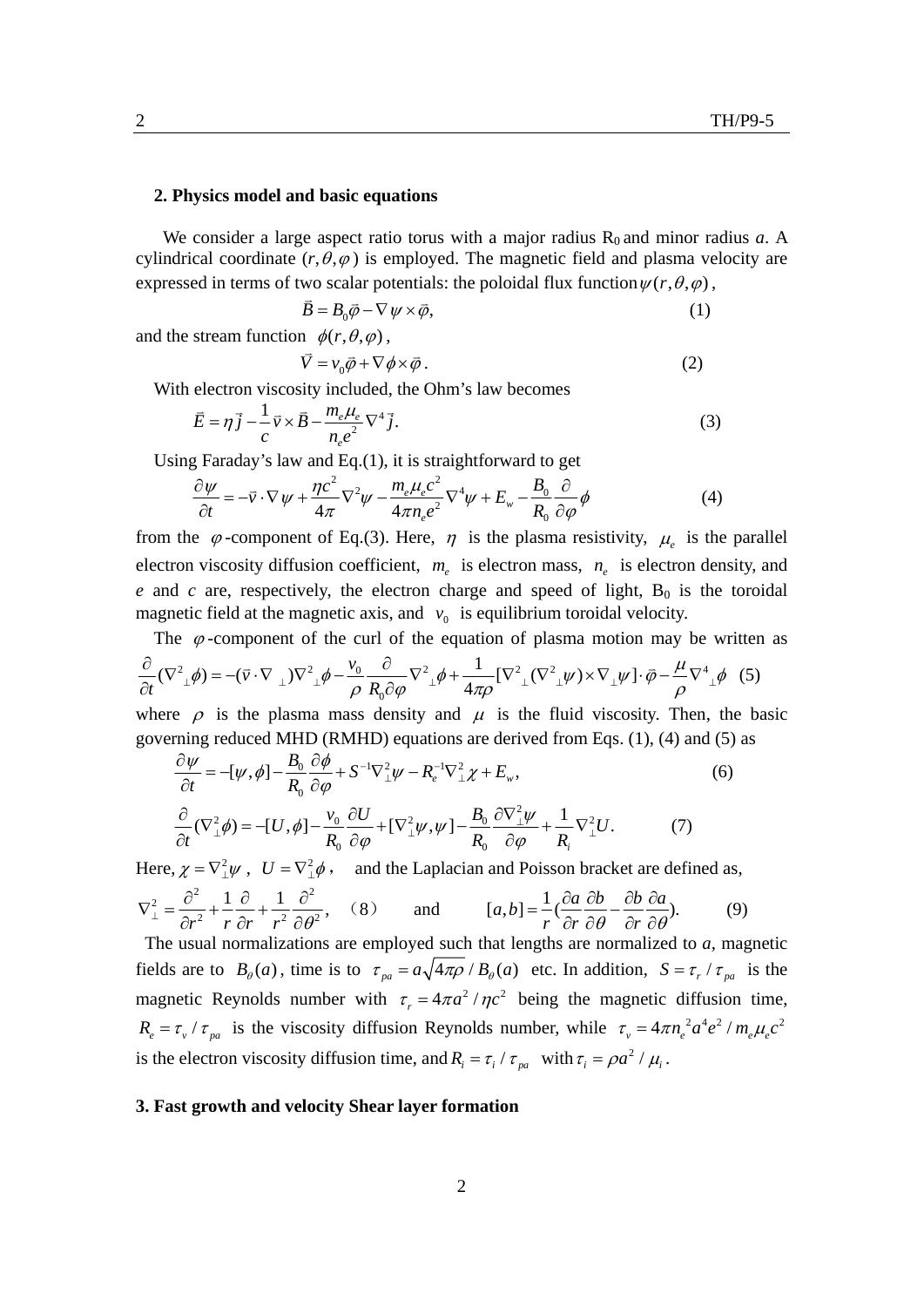The equilibrium configuration with non-monotonic q profile is employed [14],

$$
q(r) = q_c \left\{1 + \left(\frac{r}{r_0}\right)^{2\lambda}\right\}^{1/\lambda} [1 + A \exp\left\{-\left(\frac{r - r_\delta}{\delta}\right)^2\right\}], \quad \psi_{0,0}(r) = -\frac{B_0}{R_0} \int_0^r \frac{r dr}{q(r)}, \quad s(r) = \frac{r}{q(r)} \frac{dq(r)}{dr}.
$$

The parameters are chosen such  $q_c=1.05$ ,  $\lambda = 1$ ,  $r_0 = 0.412$ ,  $\delta = 0.273$ ,  $r_s = 0$ ,  $A = 3$  that two resonant q=3 surfaces are located at  $r_1$ =0.31 and  $r_2$ =0.53.  $v_0$  = 0 is assumed.

The numerical code for solving the nonlinear partial differential equations (6, 7) is benchmarked with an eigenvalue code in the linear stage and with the results in [14] for nonlinear simulations. The eigenfunctions from the eigenvalue code, with the lowest m and n, multiplied with a small factor, are taken as the initial conditions. The initial values for the other components are all taken to be zero. The boundary conditions are that the perturbations and their radial derivatives are zero at the center  $(r=0)$  and the plasma boundary  $(r=1)$ . The maximum 2000 grid



*Fig. 1. The linear growth rate and the scaling index*  $\alpha$  *of*  $\gamma \propto R^{-\alpha}$  *versus 1/R.* 

points are employed in the radial direction and the results are checked to be independent of the number of the grid points.

The DTMs mediated by electron viscosity are studied. Shown in Fig. 1 are the linear growth rate and the scaling index  $\alpha$  of  $\gamma \propto R^{-\alpha}$  versus 1/R. The transition from the scaling of  $\gamma \propto R^{-1/3}$  to  $\gamma \propto R^{-1/5}$  is clearly demonstrated for increasing 1/R [15].

The time evolution of the perturbed total kinetic and magnetic energies for  $R=5\times10^6$ ,  $10^7$ ,  $5 \times 10^7$  and  $10^8$ , and of energies of the lowest seven harmonics for R= $10^8$  is given in Fig.2. After a short linear growth, the total perturbed kinetic energy goes through four developing stages: the early growth, transition, fast growth and decay when  $R \ge 5 \times 10^7$  in contrast to the cases of  $R \le 10^7$  where there are no fast growth stages. In addition, there are no fast growth stages in the perturbed



*Fig.2, The time evolutions of the perturbed total kinetic and magnetic energies for*   $R=5\times10^6$ ,  $10^6$ ,  $5\times10^7$  and  $10^8$ , and the energies of the first seven harmonics for  $R=10^8$ .

magnetic energy either. The harmonic analysis indicates that the fast growth is dominated by the  $m=3/n=1$  harmonic but may be relevant with the appearance of the higher harmonics at the transition stage. The appearance around  $t=250$  and significant growth of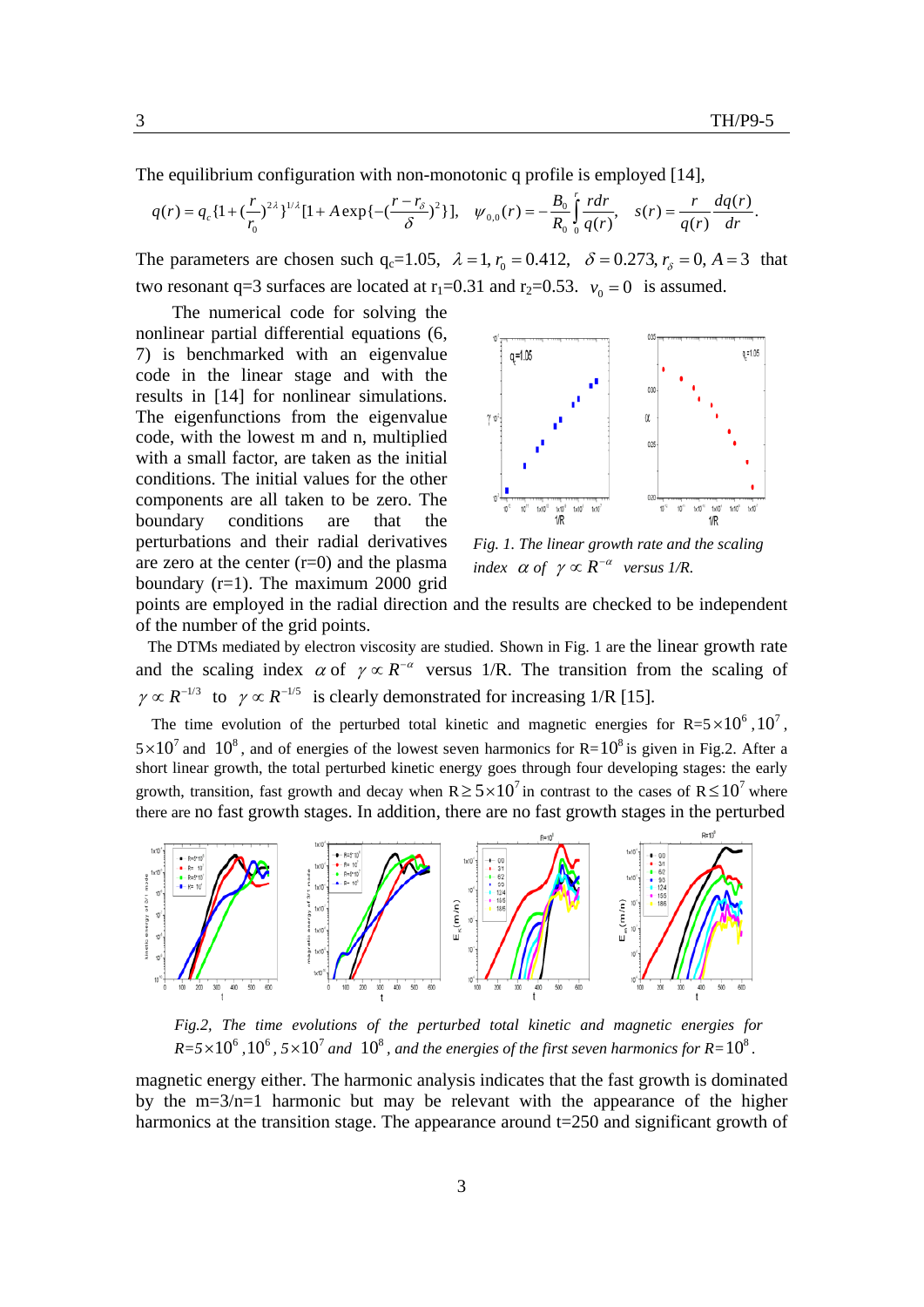

the  $m=0/n=0$  magnetic perturbation, which induces variation of the equilibrium magnetic configuration, seem to be the cause of the transition or transient saturation. Shown in Fig. 3 are the contours of the helical magnetic flux at  $t=200$ ,  $400$ ,  $420$ ,  $440$ ,  $460$ ,  $480$   $500$ , and  $520$  for  $R= 10<sup>8</sup>$ . There are two chains of magnetic islands located at the two q= 3 rational surfaces before t=400. The magnetic islands grow rather fast with the inner and outer chains moving outwards and inwards, respectively. The islands of the two chains start to reconnect with each other after the flux between them is all reconnected out due to the fact that the fluxes inside the two chains are opposite to each other. It is this secondary reconnection and the annihilation of the magnetic islands formed in the first reconnection of equilibrium magnetic field in the early development of the mode that is responsible for the fast growth of the kinetic energy from  $t=450$  to 500. The m=0/n=0 magnetic perturbation is saturated and the higher harmonics start decay after t=500. Fig. 3. *The helical magnetic flux contours at t=200, 400, 420, 440, 460, 480, 500, and 520.*



Fig.4. *The stream function contours at t=200, 400, 420, 440, 460, 480, 500, and 520.*

The contours of the stream function at t=200, 400, 420, 440, 460, 480, 500, and 520 are given in Fig.4 for  $R = 10<sup>8</sup>$ . There is not an apparent two chain structure, illustrating the approximate constant displacement amplitude of the DTM over the region between the two rational surfaces. In addition, the flow and is shear are mainly confined in the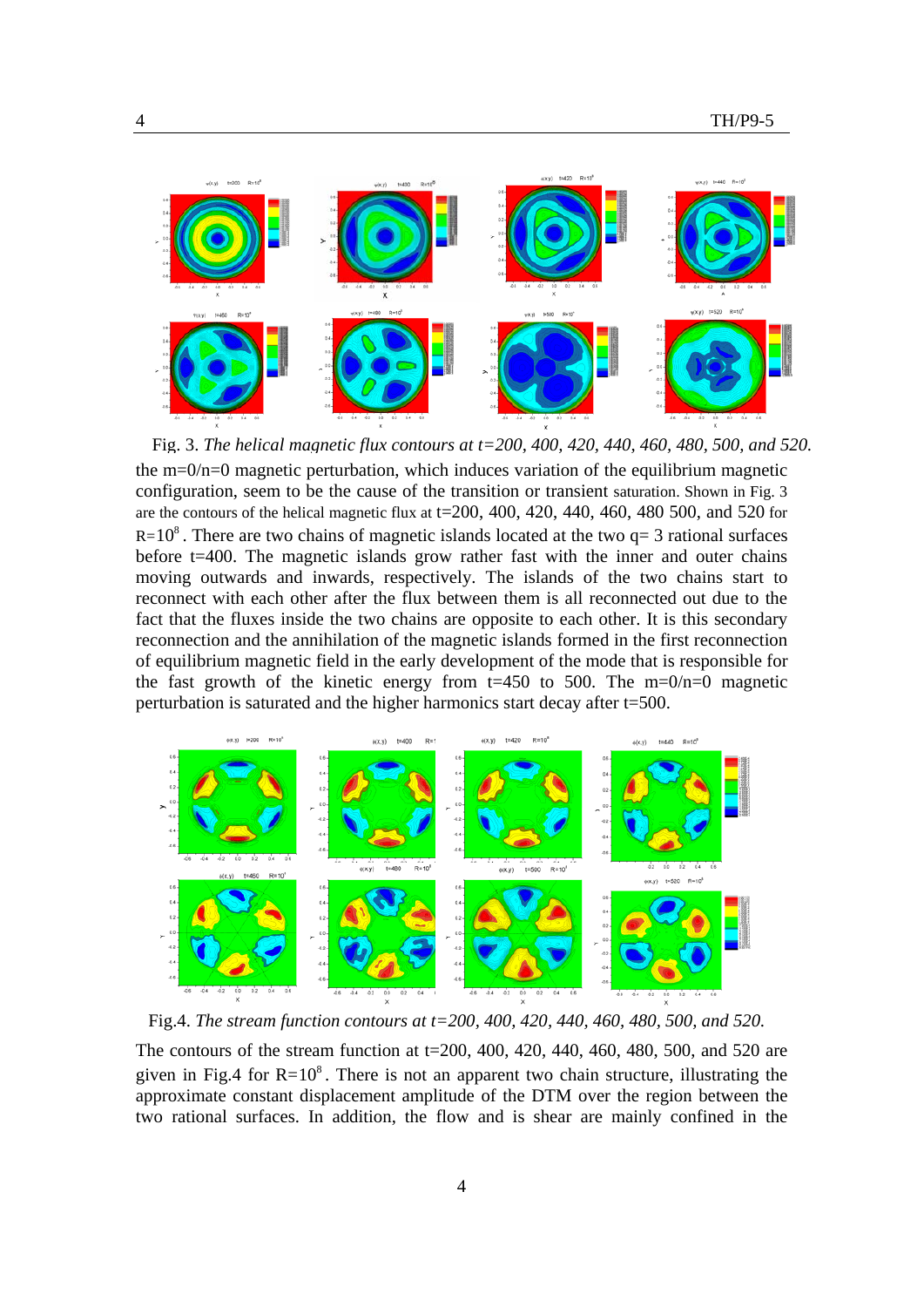vicinity of the r<sub>2</sub>=0.53 rational surface for t  $\leq$ 420 when the magnetic islands keep growing. The contours begin distortion when the two island chains start to reconnect with each other and to annihilate. To see this more clearly, the profiles of the amplitudes of the m=3/n=1 harmonic of the stream function  $\phi$  (a), the velocity  $v_{\theta}$  (b) and its radial gradient (c) are given in Fig. 5. It is clearly shown that significant  $m=3/n=1$  harmonic velocity and its shear appear around the two resonant flux surfaces at t=300 and then grow very fast. In comparison, the amplitude of the  $m=6/n=2$  harmonic given in Fig. 5(d) is more than one order of magnitude smaller than that of the  $m=3/n=1$  harmonic. This is an important indicator that the flow with the largest poloidal scale length dominates in the entire process, especially in the early stage, of the mode development.



*Fig. 5. The profiles of the amplitude of the m=3/n=1 harmonic of the stream function (a), the velocity (b) and its shear (c), and the profile of the amplitude of the m=6/2=1harmonic of the stream function (d).*

Shown in Fig. 6 are the amplitude profiles of the m=3/n=1 harmonic of the poloidal flux function, the extensions of which are equivalent to the profiles of the perturbed radial magnetic field and relevant to the widths of the magnetic islands. Keeping this in mind and in comparison with Fig. 5, it is rather evident that the flow shear layers are mostly confined in the regions just outside the magnetic islands. This is an inevitable result due to the facts that magnetic energy released in nonlinear development of the modes converts to kinetic energy and the coherent plasma motion, perpendicular to magnetic field, is prohibited in ideal MHD region, and, therefore, is confined in the tearing layer.



*Fig. 6. The amplitude profiles of the m=3/n=1 harmonic of the poloidal flux function.* 

## **4. Effects of helical flow on ion temperature gradient modes**

Self-consistent study of the effects of the helical sheared flow and magnetic islands spontaneously generated in the development of tearing modes on micro-instability and turbulence is a big challenge. The effects of a helical flow on ITG modes, neglecting magnetic island structures, are discussed in a sheared slab as the first step in this Section. The helical flows reduce to vortex flows (VFs) in the slab. The VF is considered static and expressed with the stream function,

$$
\phi_T = \phi_{TX}(x)\sin(k_T y) = \phi_m f(x)\sin(k_T y),\tag{10}
$$

where  $f(x)$  is the normalized radial profile of the VF and  $k<sub>T</sub>$  is its poloidal wave vector.  $\phi_m$  is the amplitude.

The nonlinear electrostatic gyrofluid model in a 2-dimensional (2D) slab ( $\partial_z = 0$ ) is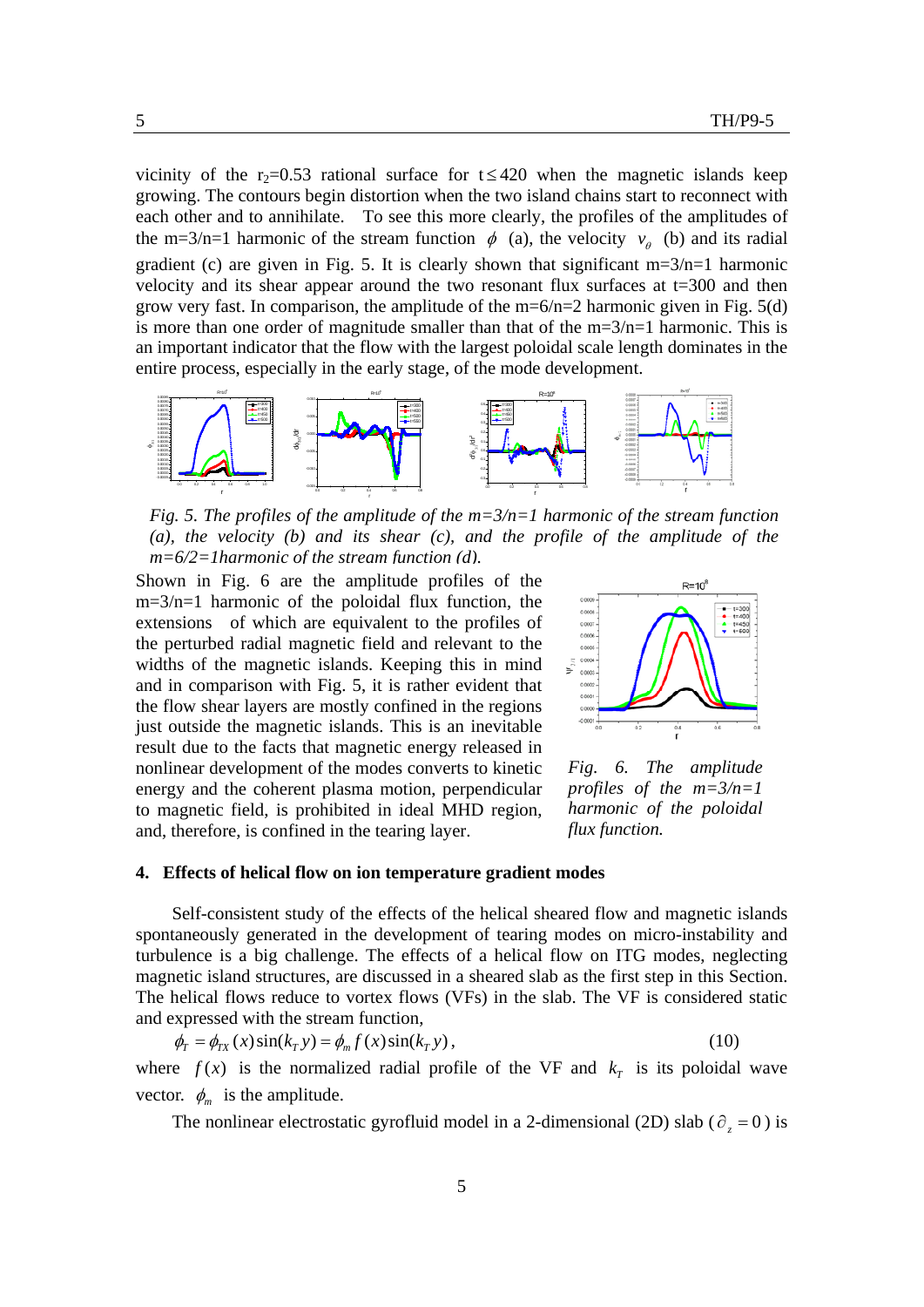employed with the above external VF included [20],

$$
\frac{\partial V^{k_y}}{\partial t} = (1 + K \nabla_{\perp}^2) \frac{\partial \phi^{k_y}}{\partial y} + \nabla_{\parallel} v_{\parallel}^{k_y} - [\phi^{k_y}, \nabla_{\perp}^2 \phi^{k_y}] + \mu_{\perp} \nabla_{\perp}^4 \phi^{k_y} + \frac{\partial \phi^{k_y}}{\partial y} \frac{\partial \overline{\phi}}{\partial x}
$$
\n
$$
- \frac{i}{2} \phi_m \frac{\partial f(x)}{\partial x} [ik_m^m V^{k_y^m} - ik_m^m V^{k_y^m}] - \frac{i}{2} (ik_T) \phi_m f(x) \left( \frac{\partial V^{k_y^m}}{\partial x} + \frac{\partial V^{k_y^m}}{\partial x} \right),
$$
\n
$$
\frac{\partial v_{\parallel}^{k_y}}{\partial t} = -\nabla_{\parallel} (\phi^{k_y} + p^{k_y}) - [\phi^{k_y}, v_{\parallel}^{k_y^m}] + \eta_{\perp} \nabla_{\perp}^2 v_{\parallel}^{k_y}
$$
\n
$$
- \frac{i}{2} \phi_m \frac{\partial \phi_m f(x)}{\partial x} [ik_m^m v_{\parallel}^{k_y^m} - ik_m^m v_{\parallel}^{k_y^m}] - \frac{i}{2} (ik_T) \phi_m f(x) \left( \frac{\partial v_{\parallel}^{k_y^m}}{\partial x} + \frac{\partial v_{\parallel}^{k_y^m}}{\partial x} \right),
$$
\n
$$
\frac{\partial p^{k_y}}{\partial t} = -K \frac{\partial \phi^{k_y}}{\partial y} - \Gamma \nabla_{\parallel} v_{\parallel}^{k_y} - (\Gamma - 1) \sqrt{\frac{8}{\pi}} |k_{\parallel} | (p^{k_y} - \phi^{k_y}) - [\phi^{k_y}, p^{k_y^m}] + \chi_{\perp} \nabla_{\perp}^2 p^{k_y}
$$
\n
$$
- \frac{i}{2} \phi_m \frac{\partial f(x)}{\partial x} [ik_m^m p^{k_y^m}] - \frac{i}{2} (ik_T) \phi_m f(x) \left( \frac{\partial p^{k_y^m}}{\partial x} + \frac{\partial p^{k_y^m}}{\partial x} \right),
$$
\nwhere,  $k_y' + k_y'' = k_y'' + k_T = k_y'' - k_T = k_y$ ,  $K = 1 + \eta_i$  and  $V^{k_y} = (\nabla$ 

for zonal flow (fluctuating components). The notation and normalization as well as the magnetic configuration are the same as that in [20]. This set of mode coupling equations derived in the same way as that in [20] clearly shows the interaction between a VF and ITG modes through both radial and poloidal couplings by the last two terms on the right hand side (RHS) of each equation.

The Equations (11)-(13) are numerically solved by using of a 2D initial value code. The simulation box is  $L_x = 100 \rho_i$  and  $L_y = 20 \pi \rho_i$ . Fixed and periodic boundary conditions are imposed at  $x = \pm \frac{1}{2}L_x$  and y=0,

Ly, respectively. The other parameters are  $\eta_i = 2.2$ ,  $\mu_i = \eta_i = \chi_i = 0.1$ , and  $k = = 0.1$ . The representative structure of the VF with two vortices on each side of the rational surface, generated in development of a single tearing mode, is shown in Fig. 7. Besides the VF, a streamer-like flow (SF) of  $\phi_r = \phi_m \sin(k_r y)$  and a mean flow (MF) of  $\phi_T = \phi_m f(x)$  are introduced in helping to understand the complicated stabilization mechanisms of the VF with comparison. Fig. 8 shows the effects of the three external flows on the ITG mode linear growth rate for different magnetic shears,  $s = L_n / L_s$ . The growth rate increases first and then decreases when the amplitude of



Fig. 7. The radial profile *f(x)* of the stream function  $\phi_r = \phi_m f(x) \sin(k_r y)$  (a) and

the MF increases for the three cases as is well documented [20]. The stabilization effect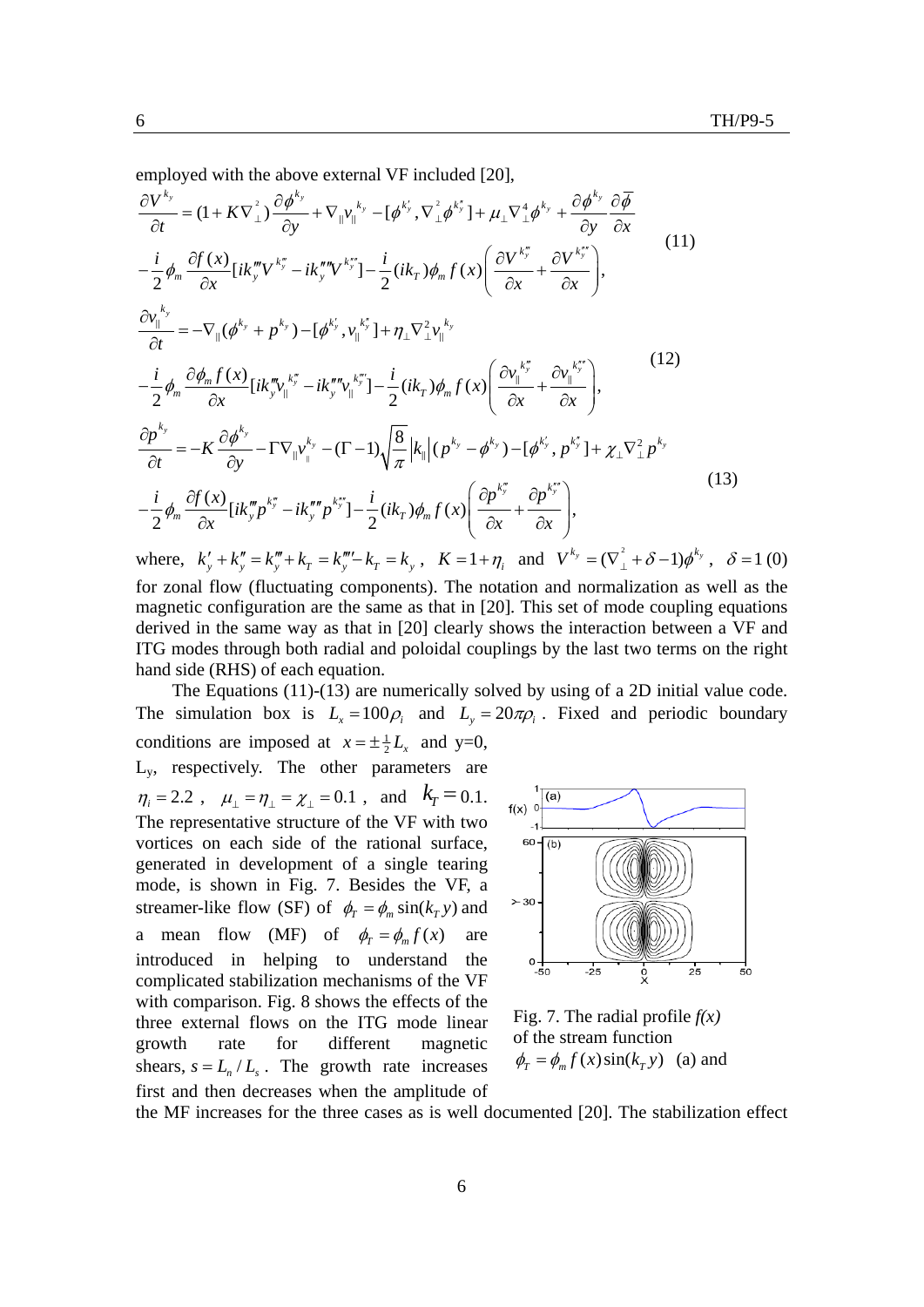of the SF decreases dramatically with decreasing magnetic shear.

The effect of the VF is the strongest and the mechanism is relatively complicated. As indicated in Eqs. (13-15), a MF, dependent on *x*, couples a mode to other modes of different radial scale lengths through the first term of the last two terms on the RHS of each equation. Whereas a SF, dependent on *y*, couples a mode to other modes of different poloidal wave vector  $k_{y}$  's through the second term of the last two terms on the RHS of

each equation. Generally speaking, coupling to more unstable modes increases the growth rate of the unstable mode under consideration and thus the whole coupled system, and vice verse. Spectrum

analysis (not shown here) for  $\phi_m = 3$  and *s*=0.4 shows that most unstable modes are limited approximately to the regions of  $0.1 < k_x < 5$  and  $0.3 < k_{y} < 1.1$  in the wave vector spectra with the maximum growth rate  $\gamma = 0.99$  at  $k_v \sim 0.7$  in the absence of any flows. The unstable *ky*-spectrum does not change significantly whereas the  $k_x$ -spectrum expands to the region of  $k_x > 2.5$ , where



Fig. 8, The linear growth rate of the ITG modes versus the magnitude  $\phi$  of the MF, SF and VF (the lines with red squares, blue dots and green triangles), for magnetic shear *s=*0.4, 0.2, and 0.1.

the growth rates of the modes are lower, when there is a MF. The result is the opposite with a SF; the unstable  $k_x$ -spectrum does not change significantly while the  $k_y$ -spectrum expands to both  $0.2 > k_y$  and  $k_y > 1.1$  regions, where the growth rates of the modes are lower. In the case of VF, the unstable  $k_x$ -spectrum expands to higher  $k_x$  region as it does in the case of a MF, whereas the unstable  $k_y$ -spectrum expands to both  $0.2 > k_y$  and  $k_v$  >1.1 regions as it does in the case with a SF. In addition, the both expansions are broader probably due to enhancement of each other. Therefore, the strongest stabilization effects of a VF on ITG modes than those of a MF or a SF of same magnitude in most of the parameter regimes studied are demonstrated and physically understandable.

#### 5. **Summary and discussion**

The numerical study of the electron viscosity DTMs and the generation of the helical MHD flows in the development the modes is extended from quasi-linear simulation in a slab [15, 16] to nonlinear simulation in a large aspect ratio torus. The characteristics, such as strong poloidal sheared flows located at the boundaries of the magnetic islands in the nonlinear stage, found in the slab geometry are qualitatively confirmed. Quantitatively speaking, in-out asymmetry of the induced helical velocity profiles is found. The shear at the outer boundary of the islands is higher than that at the inner, in contrast to the slab case [15]. The shear of the velocity was estimated as~ $10^5$ /s for  $B_\rho(a) = 1.7$ T, a=0.4m, n<sub>e</sub>=10<sup>19</sup>/m<sup>3</sup> from the numerical results for R=10<sup>8</sup>. This is